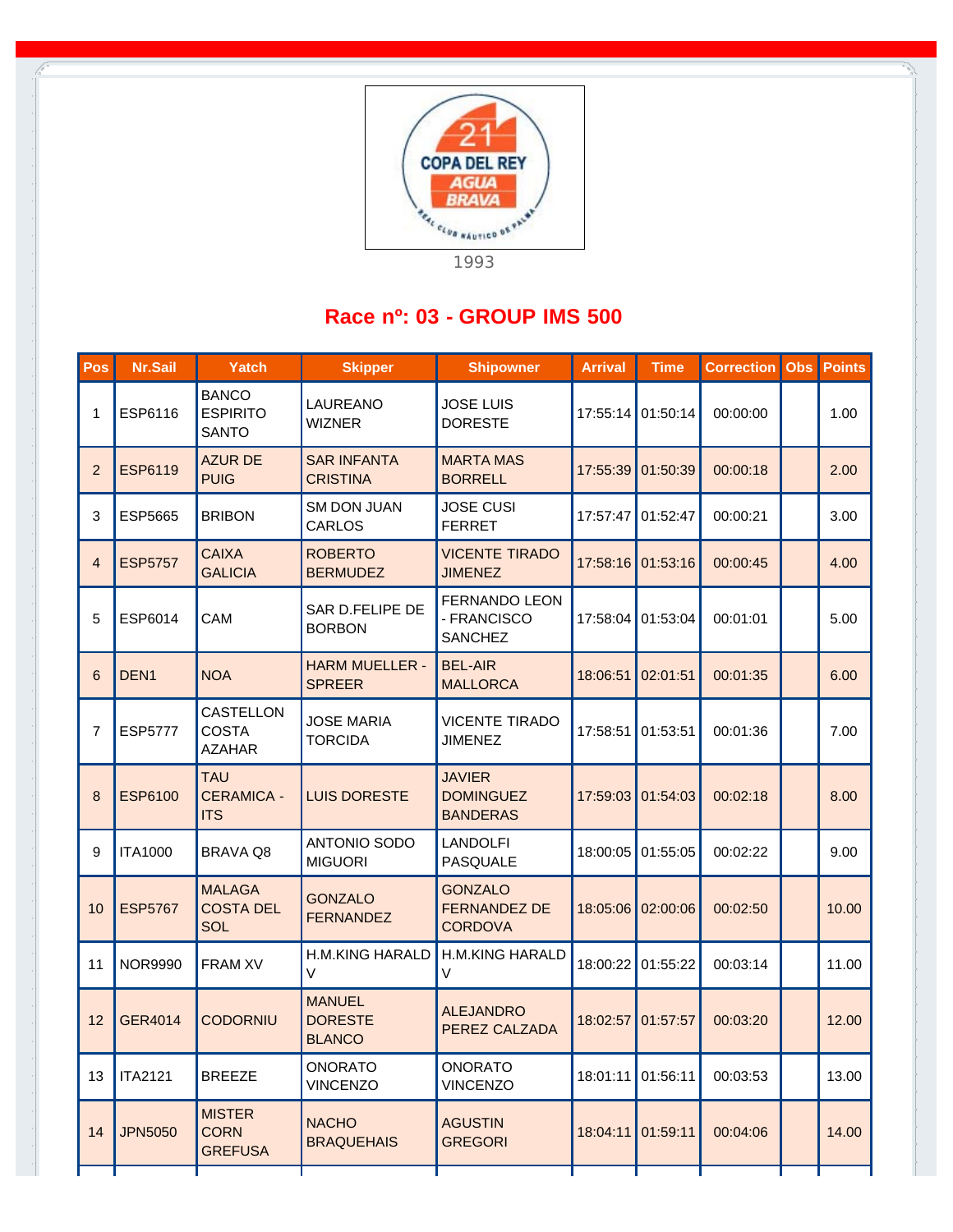| 15 | ESP5499         | <b>SIRIUS V</b>                                          | <b>JAIME</b><br><b>RODRIGUEZ</b><br><b>TOUBES</b> | ARMADA ESPA<br>¥OLA                                        | 18:02:21 | 01:57:21          | 00:04:09 | 15.00 |
|----|-----------------|----------------------------------------------------------|---------------------------------------------------|------------------------------------------------------------|----------|-------------------|----------|-------|
| 16 | <b>BRA2165</b>  | <b>KLIMAX</b>                                            | <b>TORBEN</b><br><b>SCHMIDT GRAEL</b>             | <b>MARCOS</b><br><b>PINHEIRO DE</b><br><b>ANDRADE</b>      | 18:09:21 | 02:04:21          | 00:04:18 | 16.00 |
| 17 | <b>ITA808</b>   | <b>GIACOMELLI</b><br><b>SPORT TEAM</b><br>X <sub>3</sub> | <b>GABRIELE</b><br><b>BENUSSI</b>                 | SPANGARO<br>STEFANO -<br><b>GIACOMELLI</b><br><b>SPORT</b> | 18:13:24 | 02:08:24          | 00:04:29 | 17.00 |
| 18 | <b>NED6059</b>  | <b>EXPOSURE</b>                                          | <b>B. KOHX</b>                                    | <b>NIEK LAMN</b>                                           | 18:03:13 | 01:58:13          | 00:05:18 | 18.00 |
| 19 | <b>ITA2533</b>  | QQ7-PROFIT                                               | <b>LUCA SANTELLA</b>                              | <b>MAFFINI</b><br><b>ROBERTO</b>                           | 18:14:39 | 02:09:39          | 00:05:43 | 19.00 |
| 20 | <b>AUT1211</b>  | <b>ASTRO 2K</b>                                          | <b>CHRISTIAN</b><br><b>BINDER</b>                 | <b>RSS WILHELM</b><br><b>KEG</b>                           | 18:05:47 | 02:00:47          | 00:05:54 | 20.00 |
| 21 | <b>ITA777</b>   | <b>ITALTEL</b>                                           | VASCO<br><b>VASCOTTO</b>                          | CANALAZ NADIA                                              | 18:11:22 | 02:06:22          | 00:06:11 | 21.00 |
| 22 | <b>GER4414</b>  | <b>SHERE KHAN</b>                                        | <b>JAIME DE MULLER</b><br><b>MERCADER</b>         | <b>JAIME DE MULLER</b><br><b>MERCADER</b>                  | 18:09:11 | 02:04:11          | 00:06:18 | 22.00 |
| 23 | <b>FRA9445</b>  | <b>IMAGINE</b>                                           | <b>ARGELIES ANDRE</b>                             | <b>ARGELIES ANDRE</b>                                      | 18:11:56 | 02:06:56          | 00:06:38 | 23.00 |
| 24 | <b>ITA329</b>   | <b>WIND</b>                                              | <b>BRESSANI</b><br><b>LORENZO</b>                 | <b>BRESSANI</b><br><b>LORENZO</b>                          | 18:16:21 | 02:11:21          | 00:06:41 | 24.00 |
| 25 | FRA19331        | AY AY AY                                                 | <b>LEOPOLDO</b><br><b>GAVITO</b>                  | <b>LEOPOLDO</b><br><b>GAVITO</b>                           | 18:16:03 | 02:11:03          | 00:06:42 | 25.00 |
| 26 | <b>ITA2002</b>  | <b>BELLA</b><br><b>DONNA</b>                             | <b>FRANCOIS</b><br><b>PAILLOUX</b>                | <b>GENNARI JEAN</b><br><b>MARIE</b>                        | 18:08:46 | 02:03:46          | 00:06:48 | 26.00 |
| 27 | <b>NED6898</b>  | <b>WAVE</b>                                              | <b>GIDEON MESSINK</b>                             | R.J.ZONNEVELD                                              | 18:16:42 | 02:11:42          | 00:07:08 | 27.00 |
| 28 | <b>GER5155</b>  | <b>ALICE</b>                                             | <b>DAN LINDQUIST</b><br><b>PEDERSEN</b>           | <b>KRIEGEL VOLKER</b>                                      | 18:12:29 | 02:07:29          | 00:07:17 | 28.00 |
| 29 | <b>USA51581</b> | <b>BAMBAKOU</b>                                          | JOHN                                              | <b>JOHN</b><br>G.COUMANTAROS G.COUMANTAROS                 |          | 18:10:29 02:05:29 | 00:07:41 | 29.00 |
| 30 | <b>FRA9346</b>  | <b>AXELLE</b>                                            | <b>DAMIEN ZUCCONI</b>                             | <b>WARGNY Hubert</b>                                       | 18:20:33 | 02:15:33          | 00:08:05 | 30.00 |
| 31 | ESP4842         | <b>VIKING V</b>                                          | <b>FRANCISCO</b><br><b>TEJEDOR BERGA</b>          | <b>FRANCISCO</b><br><b>TEJEDOR BERGA</b>                   | 18:20:44 | 02:15:44          | 00:08:17 | 31.00 |
| 32 | <b>BRA2157</b>  | <b>MITSUBISHI</b><br><b>MOTORS</b>                       | <b>EDUARDO DE</b><br><b>SOUZA RAMOS</b>           | <b>EDUARDO DE</b><br><b>SOUZA RAMOS</b>                    | 18:13:16 | 02:08:16          | 00:08:26 | 32.00 |
| 33 | <b>TUR1212</b>  | PROVEZZA X                                               | <b>K.ORHAN TUKER</b>                              | <b>VELI ERGIN IMRE</b>                                     | 18:13:42 | 02:08:42          | 00:08:32 | 33.00 |
| 34 | GBR5R           | <b>VICTRIC 5</b>                                         | <b>TONI DE MULDER</b>                             | <b>TONI DE MULDER</b>                                      | 18:11:34 | 02:06:34          | 00:09:02 | 34.00 |
| 35 | <b>NED6942</b>  | <b>MEAN</b><br><b>MACHINE</b>                            | <b>RAY DAVIES</b>                                 | PETER DE<br><b>RIDDER</b>                                  | 18:14:26 | 02:09:26          | 00:09:05 | 35.00 |
| 36 | <b>GBR4896R</b> | <b>ASSUAGE</b>                                           | <b>TERRY</b><br><b>ROBINSON</b>                   | <b>TERRY E SUE</b><br><b>ROBINSON</b>                      | 18:13:51 | 02:08:51          | 00:09:12 | 36.00 |
| 37 | AUS5530         | <b>BOA BUNDA</b>                                         | <b>JORDI MASERAS</b>                              | AMAURY DAUMAS                                              | 18:16:53 | 02:11:53          | 00:10:36 | 37.00 |
| 38 | <b>GBR9741R</b> | SILK <sub>2</sub>                                        | <b>FILIPPO MASCI</b>                              | <b>FILIPPO MASCI</b>                                       | 18:17:43 | 02:12:43          | 00:10:39 | 38.00 |
| 39 | GBR40           | <b>ASSEGAI</b>                                           | <b>LEONIDAS</b><br><b>CHRISTIANAKIS</b>           | <b>CHRISTOPHER</b><br><b>HUNT</b>                          | 18:13:34 | 02:08:34          | 00:11:00 | 39.00 |
| 40 | <b>ESP4994</b>  | <b>ATRIUM</b>                                            | <b>AXEL RODGER</b>                                | <b>ENRIQUE TEROL</b><br><b>FERRERO</b>                     | 18:15:18 | 02:10:18          | 00:11:07 | 40.00 |